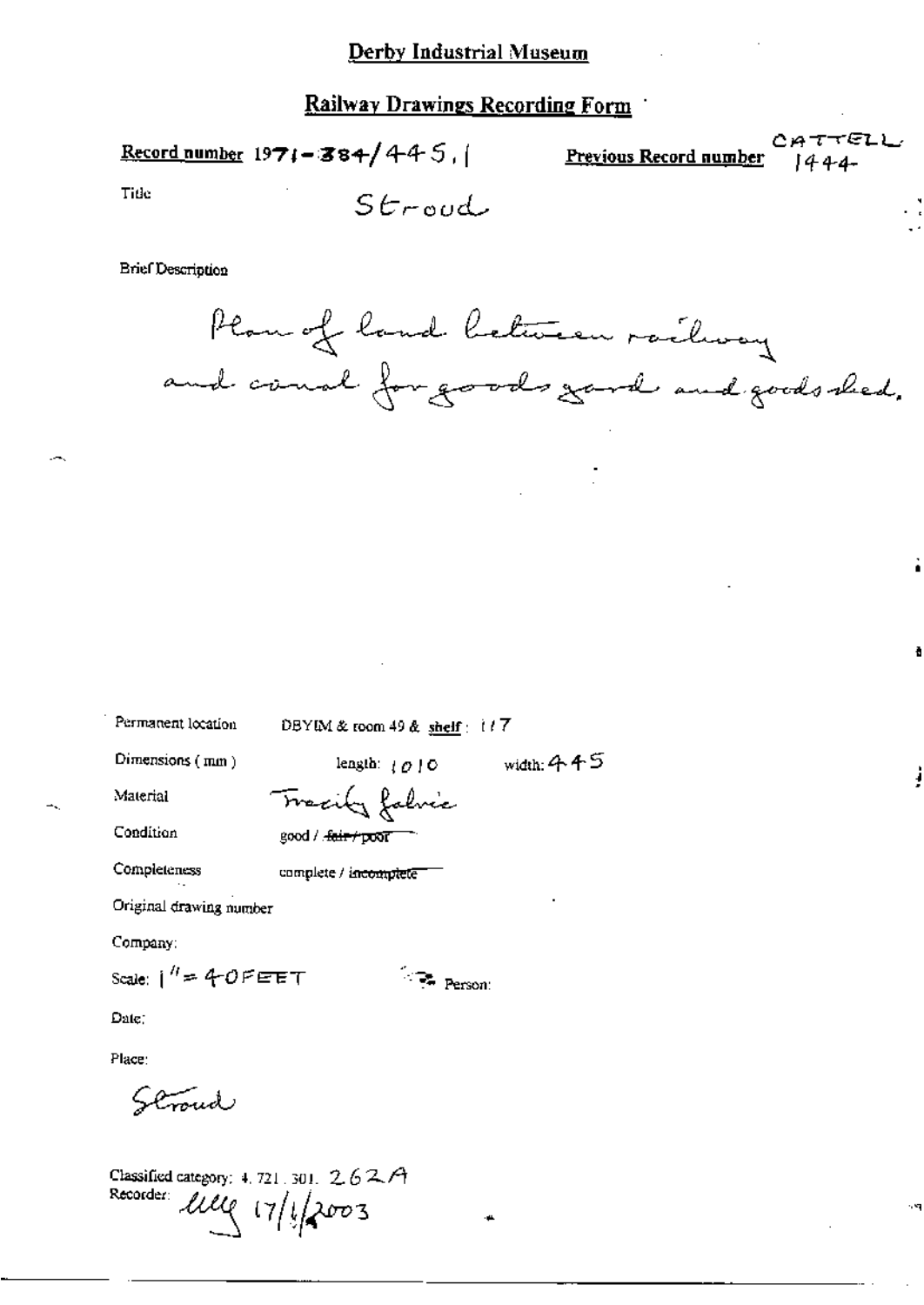Strand

Record number  $1971 - 384 / 445.2$ 

CATTELL Previous Record number

ò,

Tide

**Brief Description** 

Referencette Quantity of land shown<br>72000[1]

| Permanent location      | DBYIM & room @ & shelf: 144 0291 Booc 5831    |
|-------------------------|-----------------------------------------------|
| Dimensions $(mn)$       | width: $33\ddot{\mathbf{S}}$<br>length: $205$ |
| Material                | Referent                                      |
| Condition               | good / <del>fair / poor "</del>               |
| Completeness            | complete / incomplete                         |
| Original drawing number |                                               |
| Company:                |                                               |
| Scale:                  | Person:                                       |
| Date:                   |                                               |
| Place:                  |                                               |
| $\sqrt{2\pi}$           |                                               |
|                         |                                               |

Classified category: 4, 721, 301,  $2.627$  $\frac{\mu\mu\gamma}{24/12003}$ Recorder:

 $\mathbf{J}_\mathbf{A}$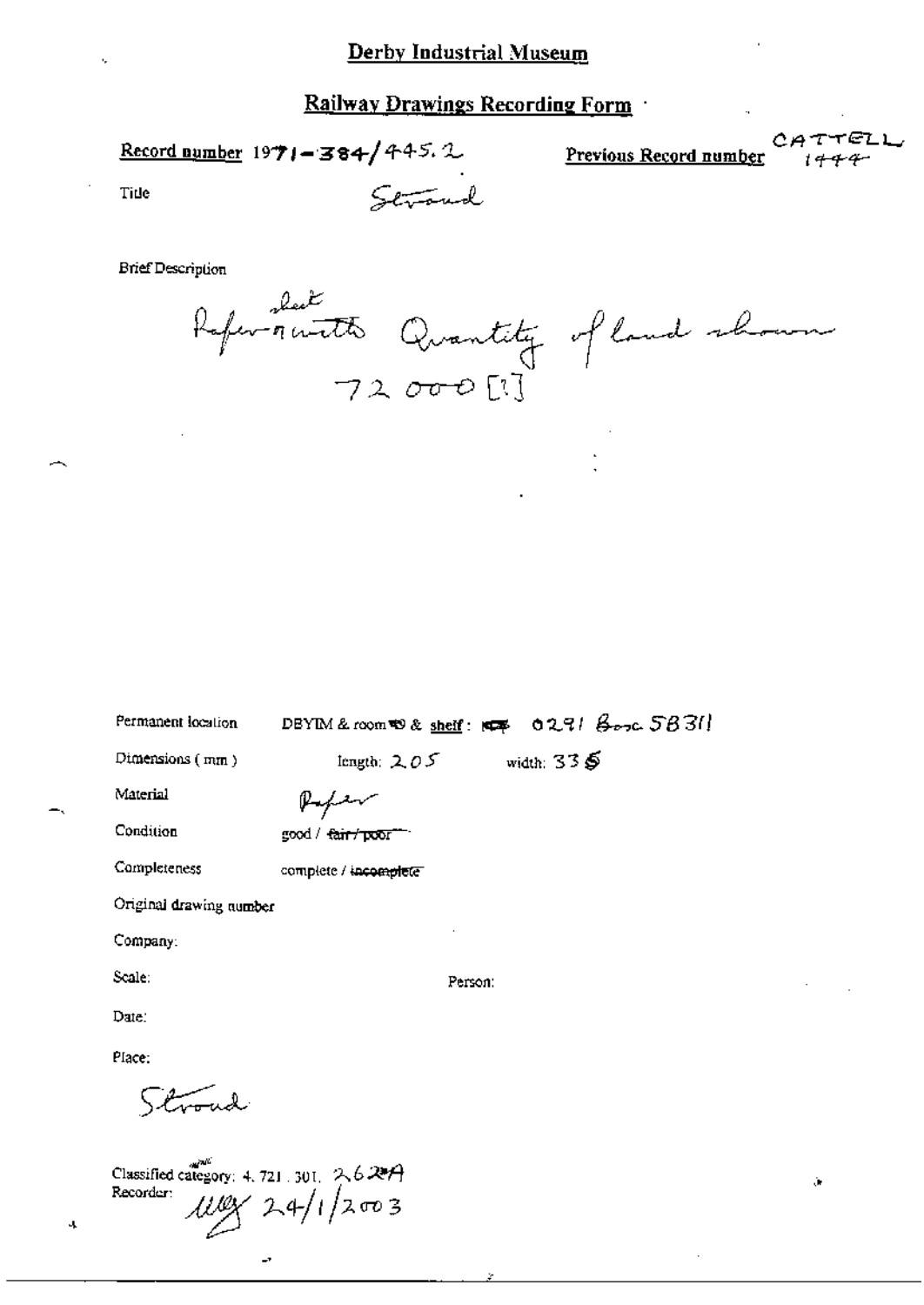Record number 1971-384/445. 3

Previous Record number

CATTELL

Title

Stroud

**Brief Description** 

Rafer Sheet. Retards of Reed, Rate, Vendor, Quantity & Ricce  $10012.1^{4t}$ May 1884, arthur Cafel,  $16-2r4p.29559/1/9$ .

| Permanent location      |                       | DBYIM & room # & shelf: 4 DR 0291 Box 5631 |
|-------------------------|-----------------------|--------------------------------------------|
| Dimensions $(mn)$       | length: $205$         | width $335$                                |
| Material                | Raper.                |                                            |
| Condition               | good / fair / poor -  |                                            |
| Completeness            | complete / incomplete |                                            |
| Original drawing number |                       |                                            |
| Company:                |                       |                                            |
| Scale:                  |                       | Person:                                    |
| Dare:                   |                       |                                            |
| Place:                  |                       |                                            |
| لاستعي                  |                       |                                            |
|                         |                       |                                            |
|                         |                       |                                            |

Classified category: 4, 721, 301,  $262P$ Recorder:  $\mu$ ung 24 - 1-2003